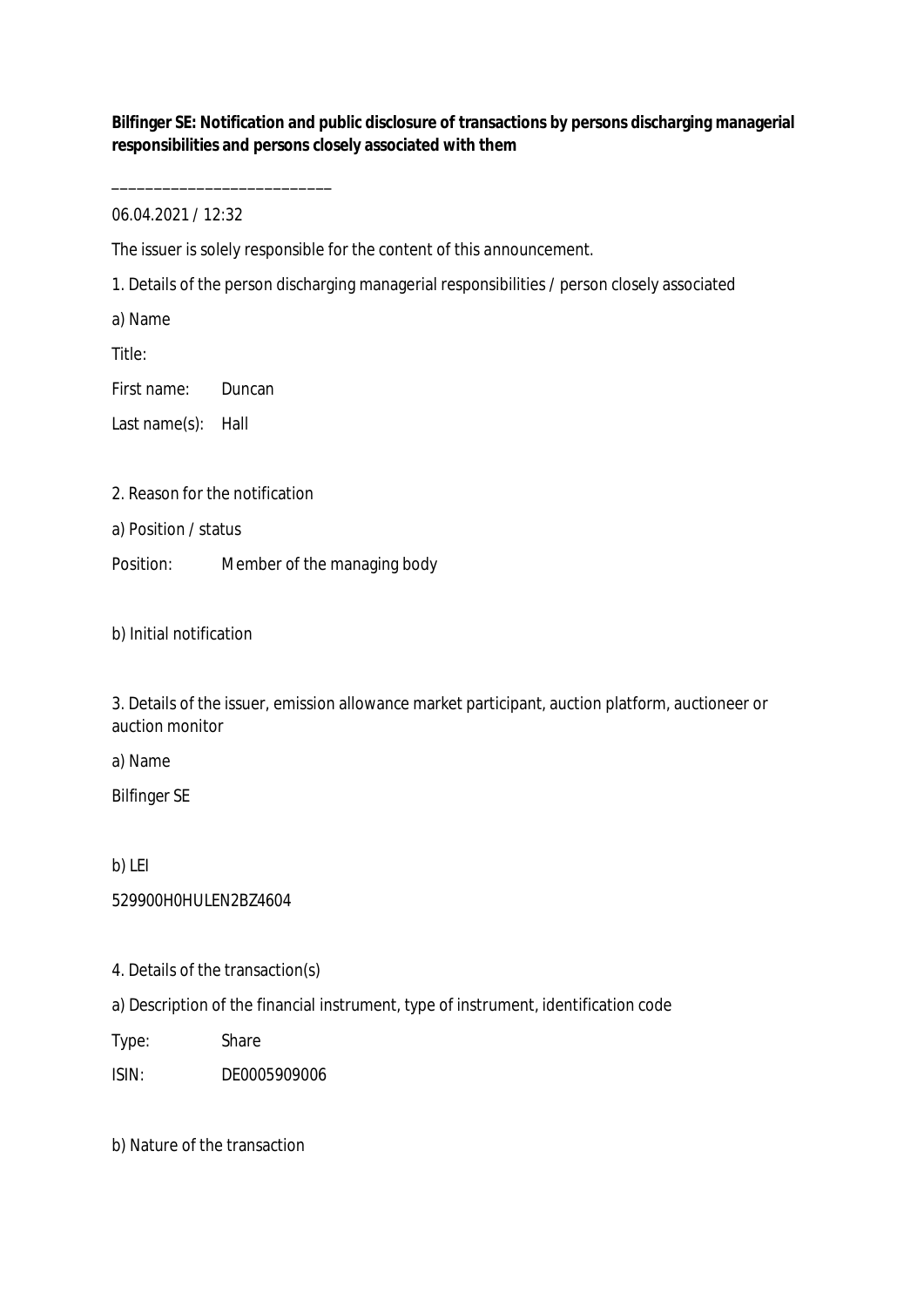Sale - For tax settlement relating to shares allocated under a long-term executive participation program (Executive Share Plan 2017-2020), 1,172 of these shares were sold in an automated manner immediately after allocation ('sell-to-cover').

Transaction linked to the exercise of share option programmes

c) Price(s) and volume(s)

Price(s) Volume(s) 31.263269 EUR 36640.5513 EUR

d) Aggregated information

| Price         | Aggregated volume |
|---------------|-------------------|
| 31.263269 EUR | 36640.5513 EUR    |

e) Date of the transaction

2021-04-01; UTC+2

f) Place of the transaction

Name: XETRA

MIC: XETR

06.04.2021 The DGAP Distribution Services include Regulatory Announcements, Financial/Corporate News and Press Releases.

Archive at www.dgap.de

\_\_\_\_\_\_\_\_\_\_\_\_\_\_\_\_\_\_\_\_\_\_\_\_\_\_

\_\_\_\_\_\_\_\_\_\_\_\_\_\_\_\_\_\_\_\_\_\_\_\_\_\_

Language: English

Company: Bilfinger SE

Oskar-Meixner-Straße 1

68163 Mannheim

Germany

Internet: http://www.bilfinger.com

End of News DGAP News Service